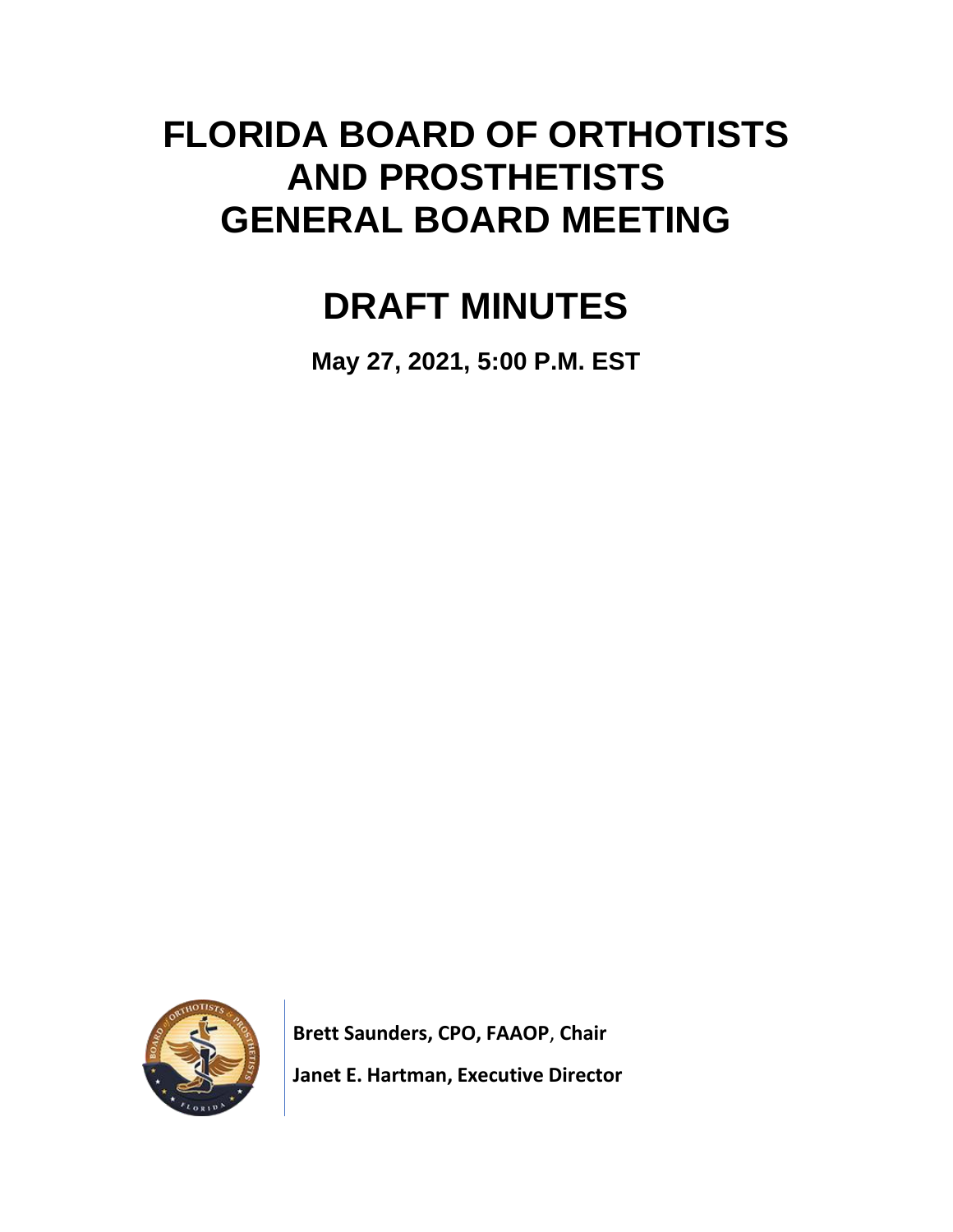

### **I. CALL TO ORDER**

The meeting was called to order on Wednesday, May 27, 2021 at 5:00 p.m. EST by Brett Saunders, Chair.

#### **A. Roll Call**

Roll call was conducted by Janet Hartman, Executive Director. Those present for all or part of the meeting included the following:

#### **MEMBERS PRESENT**

Brett Saunders, CPO, FAAOP, Chair Anne DuBois, CPO, LPO, Vice-Chair Michael Wright, CPO, LPO Waldo Esparza, BsCP, LP

#### **MEMBERS ABSENT**

Lance Benson - Unexcused

#### **STAFF PRESENT**

Janet Hartman, Executive Director Eric Pottschmidt, Program Operations Administrator

#### **BOARD COUNSEL**

John B. Fricke, Jr., Assistant Attorney General

#### **PROSECUTING ATTORNEY**

Kimberly Marshall, Assistant General **Counsel** 

#### **COURT REPORTER**

For the Record 850-222-5491

#### **II. CHAPTER 64B14-5.002, F.A.C., LICENSURE RENEWAL** 64B14-5.002, F.A.C.

The Board reviewed and voted on a temporary suspension of the required in-person CPR training for license renewal. The waiver, if it goes into effect, would waive the CPR training as mandatory for the November 2021 renewal.

After discussion, the following action was taken:

- **Motion:** by Waldo Esparza to implement language for a waiver to CPR renewal requirement for the current biennium cycle. **Second:** by Michael Wright.
- **Vote:** Passed Unanimously.

#### **SERC**

Will the proposed rule amendments have adverse impact on small business, or will the proposed rule amendments be likely to directly or indirectly increase regulatory costs to any entity including government in excess of \$200,000 in the aggregate in Florida within one year after implementation?

**Motion:** by Anne DuBois votes "NO".

**Second:** by Waldo Esparza.

**Vote:** Passed Unanimously.

Should a violation of this rule or any part of this rule be designated as a minor violation?

**Motion:** by Waldo Esparza votes "NO".

- **Second:** by Anne DuBois.
- **Vote:** Passed Unanimously.

Would a Sunset provision be applicable to this Rule?

**Motion:** by Anne DuBois votes "NO". **Second:** by Waldo Esparza. **Vote:** Passed Unanimously.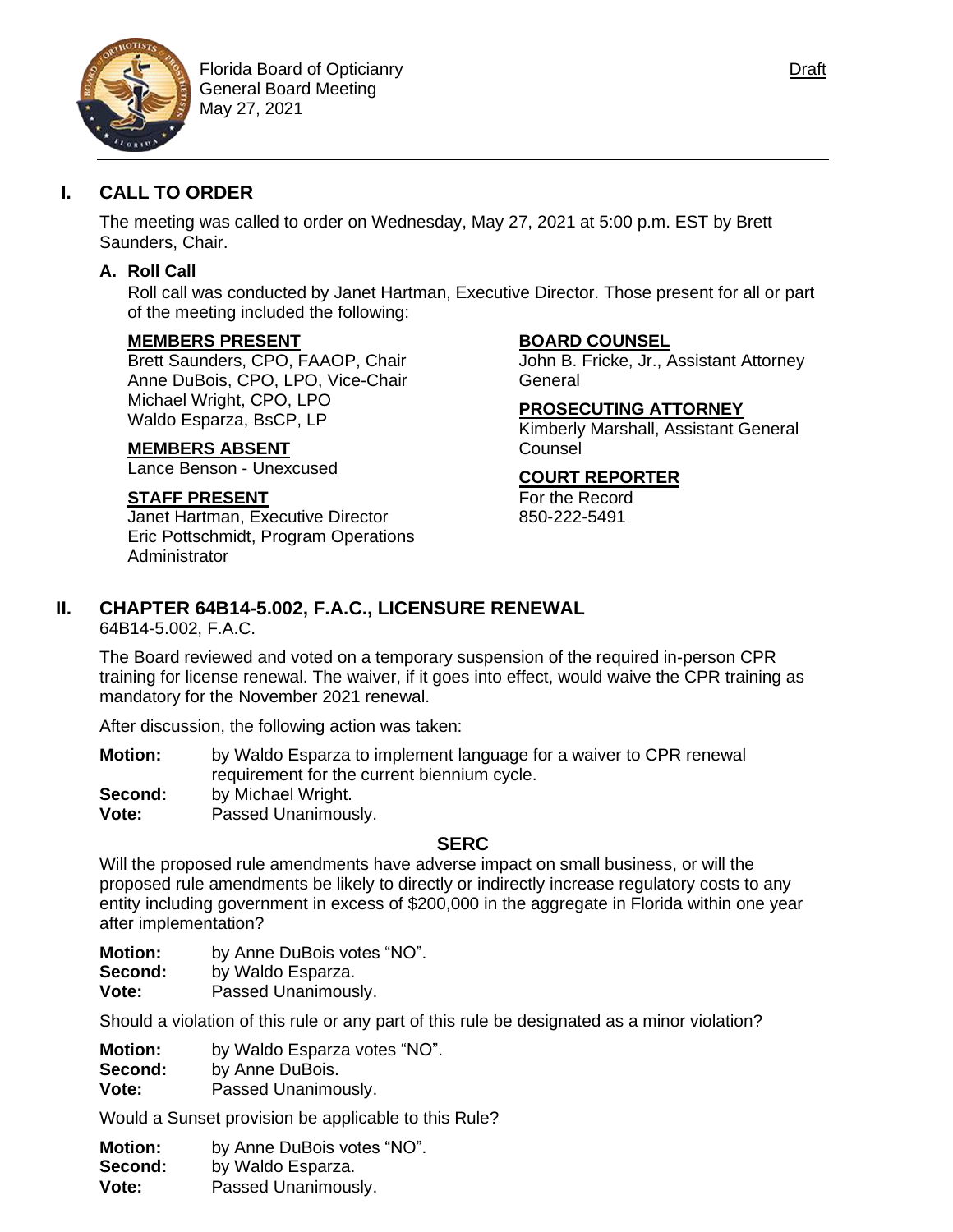

# **III. NEXT MEETING DATE**

### August 6, 2021 at 9:00 am EST – Hilton Garden Inn Orlando SeaWorld

The meeting may not be in-person due to lack of discipline for the profession.

# **IV. PUBLIC COMMENTS**

No comments.

## **V. ADJOURNMENT @ 5:23 P.M. EST**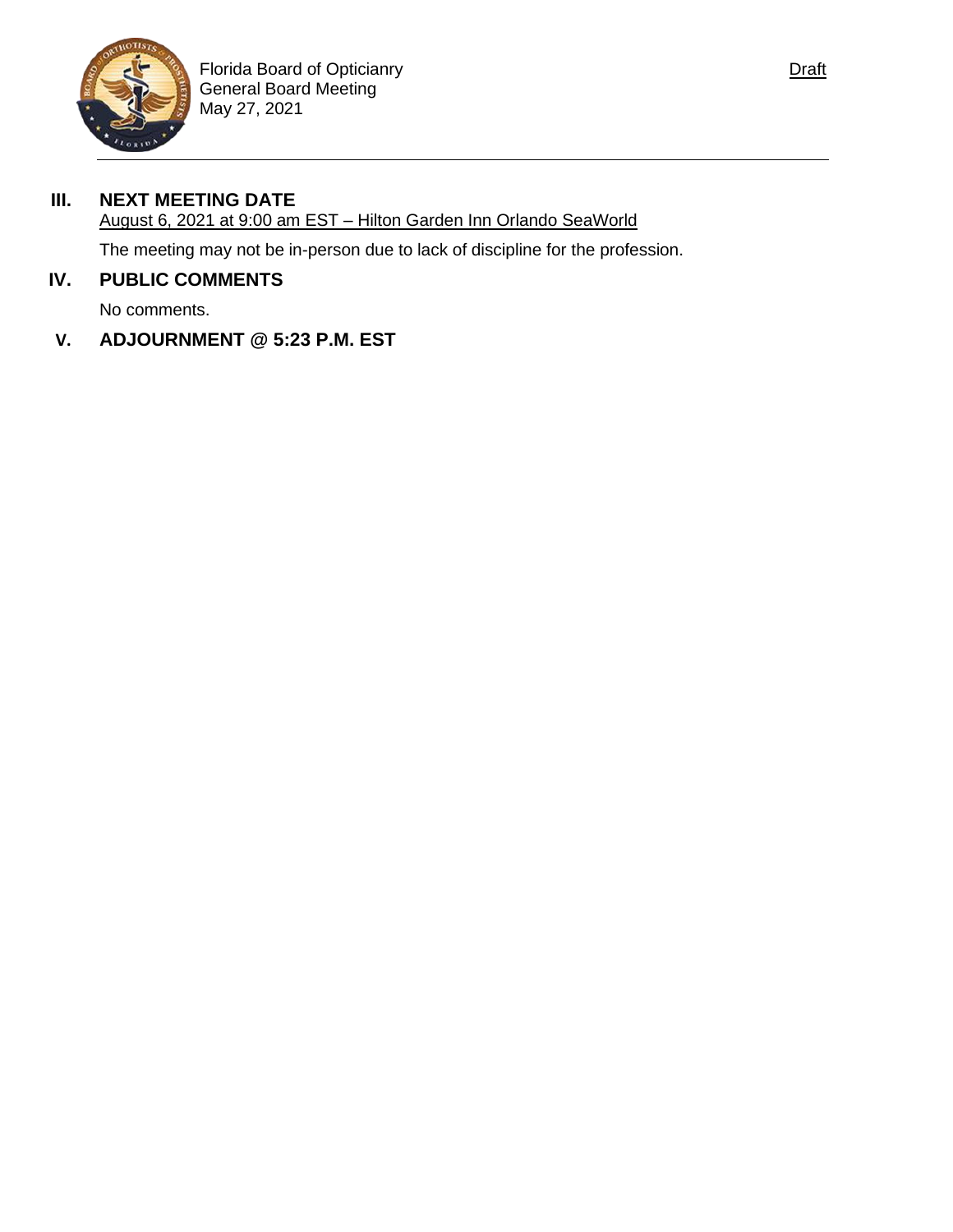#### **For Period Ending March 31, 2021 EXPENDITURES BY FUNCTION BOARD OF ORTHOTISTS & PROSTHETISTS DEPARTMENT OF HEALTH**

|                                         |                | <b>Direct</b> |                | <b>Allocated</b> |              |              |          |  |
|-----------------------------------------|----------------|---------------|----------------|------------------|--------------|--------------|----------|--|
| <b>Function</b>                         | <b>Charges</b> |               | <b>Charges</b> |                  | <b>Total</b> |              | Percent* |  |
| Director, MQA                           |                |               | \$             | 581              | \$           | 581          | 0.57%    |  |
| Bureau of Opns Admin                    |                |               | \$             | 239              | \$           | 239          | 0.24%    |  |
| <b>Testing Services</b>                 |                |               | \$             | 0                | \$           | 0            | 0.00%    |  |
| <b>Licensure Support Svcs</b>           | \$             | 607           | \$             | 169              | \$           | 776          | 0.76%    |  |
| Artifical Intelligence                  |                |               | \$             | 980              | \$           | 980          | 0.97%    |  |
| <b>Practitioner Reporting</b>           |                |               |                |                  | \$           |              | 0.00%    |  |
| <b>Systems Spt Unit</b>                 |                |               | \$             | 2,259            | \$           | 2,259        | 2.23%    |  |
| <b>Central Records</b>                  |                |               | \$             | 626              | \$           | 626          | 0.62%    |  |
| <b>Renewal Support</b>                  | \$             | 17            |                |                  | \$           | 17           | 0.02%    |  |
| Call Center                             |                |               | \$             | 1,369            | \$           | 1,369        | 1.35%    |  |
| <b>Operational Services</b>             |                |               | \$             | 646              | \$           | 646          | 0.64%    |  |
| <b>Imaging Services</b>                 |                |               |                |                  | \$           |              | 0.00%    |  |
| Web Design Development                  |                |               | \$             | 411              | \$           | 411          | 0.40%    |  |
| <b>Strategic Management Unit</b>        |                |               | \$             | 306              | \$           | 306          | 0.30%    |  |
| <b>Background Screening</b>             | \$             | 161           | \$             | 779              | \$           | 940          | 0.93%    |  |
| <b>Telehealth Providers</b>             |                |               |                |                  | \$           |              | 0.00%    |  |
| <b>Bureau of HCPR Admin</b>             |                |               | \$             | 400              | \$           | 400          | 0.39%    |  |
| <b>Board Office</b>                     | \$             | 3,225         | \$             | 9,520            | \$           | 12,745       | 12.56%   |  |
| <b>Prosecution Svcs Unit - Enforce</b>  | \$             | 408           | \$             | 2,328            | \$           | 2,737        | 2.70%    |  |
| <b>Bureau of Enforce Admin</b>          |                |               | \$             | 144              | \$           | 144          | 0.14%    |  |
| Consumer/Compliance Unit - Enforce      |                |               | \$             | 1,185            | \$           | 1,185        | 1.17%    |  |
| <b>Investigations Svcs Unit-Enforce</b> |                |               | \$             | 8,129            | \$           | 8,129        | 8.01%    |  |
| Div of IT & Admin; Ofc of Sec           |                |               | \$             | 3,978            | \$           | 3,978        | 3.92%    |  |
| <b>DOAH</b>                             |                |               |                |                  | \$           |              | 0.00%    |  |
| Prescription Drug Monitoring Program    |                |               |                |                  | \$           |              | 0.00%    |  |
| <b>Profiling Services</b>               |                |               |                |                  | \$           |              | 0.00%    |  |
| <b>Practitioner Compliance</b>          |                |               |                |                  | \$           |              | 0.00%    |  |
| <b>Impaired Practitioner</b>            |                |               | \$             | 2,278            | \$           | 2,278        | 2.24%    |  |
| <b>Attorney General</b>                 | \$             | 12,933        |                |                  | \$           | 12,933       | 12.74%   |  |
| Risk Management Insurance               |                |               | \$             | 325              | \$           | 325          | 0.32%    |  |
| <b>Human Resource Services</b>          |                |               | \$             | 114              | \$           | 114          | 0.11%    |  |
| <b>Refund of State Revenues</b>         | \$             | 8,400         |                |                  | \$           | 8,400        | 8.28%    |  |
| Service Charge to Gen Revenue           | \$             | 2,632         |                |                  | \$           | 2,632        | 2.59%    |  |
| <b>FDLE Transfer</b>                    |                |               |                |                  | \$           |              | 0.00%    |  |
| Ch 215.32 Transfer of Funds             | \$             | 35,673        |                |                  | \$           | 35,673       | 35.14%   |  |
|                                         |                |               |                |                  | \$           |              | 0.00%    |  |
| <b>Unlicensed Activity</b>              |                |               | \$             | 683              | \$           | 683          | 0.67%    |  |
| ULA Ch 215.32 Transfer of Funds         |                |               |                |                  | \$<br>\$     |              | 0.00%    |  |
| Total                                   | \$.            | 64,056.78     | \$             | 37,449.00        |              | \$101,505.78 | 100.00%  |  |

| Cash Balance @ June 30 - Licensed Account   | \$ 543,811   |
|---------------------------------------------|--------------|
| Cash Balance @ June 30 - Unlicensed Account | \$(145, 143) |